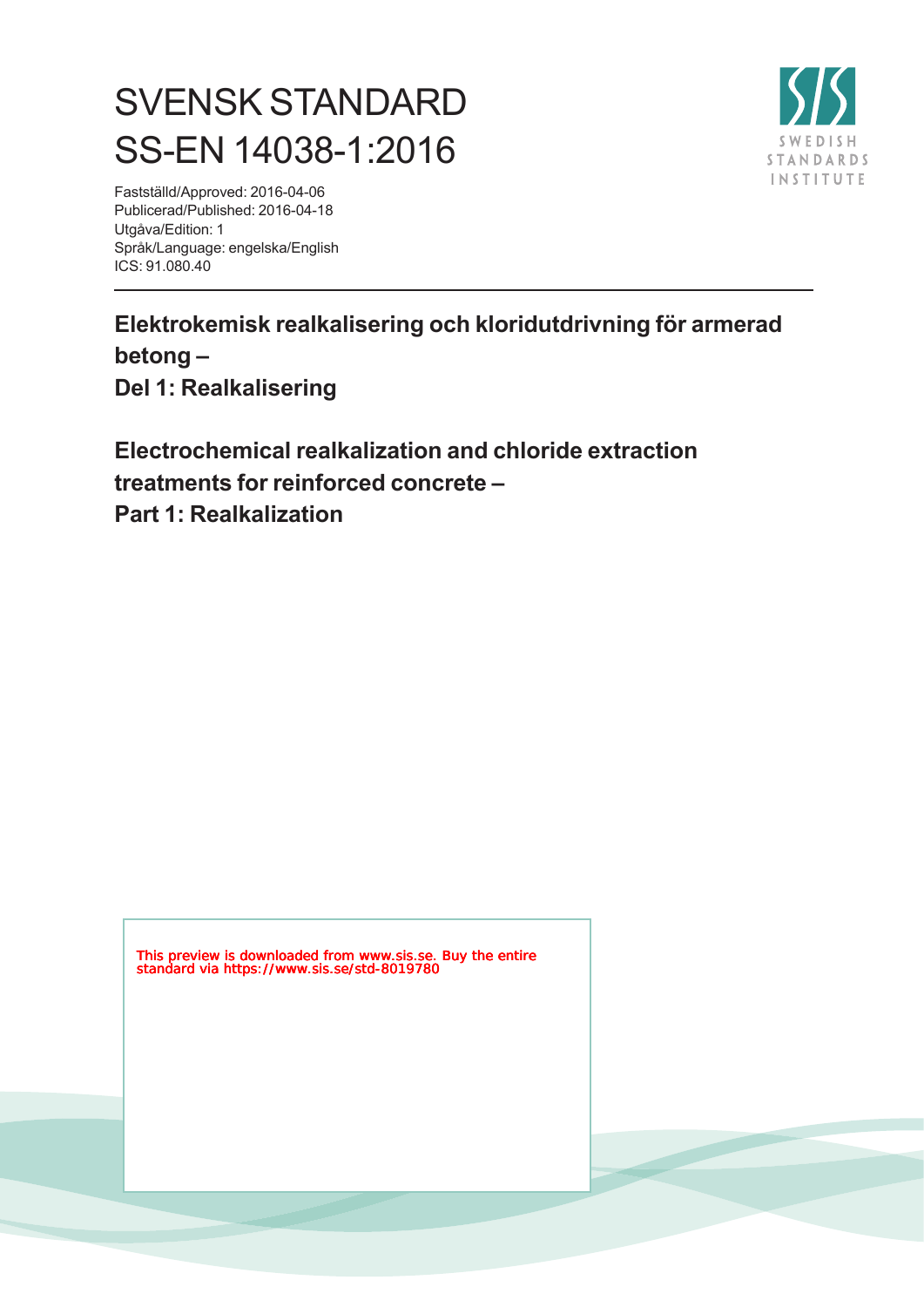# Standarder får världen att fungera

*SIS (Swedish Standards Institute) är en fristående ideell förening med medlemmar från både privat och offentlig sektor. Vi är en del av det europeiska och globala nätverk som utarbetar internationella standarder. Standarder är dokumenterad kunskap utvecklad av framstående aktörer inom industri, näringsliv och samhälle och befrämjar handel över gränser, bidrar till att processer och produkter blir säkrare samt effektiviserar din verksamhet.* 

#### **Delta och påverka**

Som medlem i SIS har du möjlighet att påverka framtida standarder inom ditt område på nationell, europeisk och global nivå. Du får samtidigt tillgång till tidig information om utvecklingen inom din bransch.

#### **Ta del av det färdiga arbetet**

Vi erbjuder våra kunder allt som rör standarder och deras tillämpning. Hos oss kan du köpa alla publikationer du behöver – allt från enskilda standarder, tekniska rapporter och standardpaket till handböcker och onlinetjänster. Genom vår webbtjänst e-nav får du tillgång till ett lättnavigerat bibliotek där alla standarder som är aktuella för ditt företag finns tillgängliga. Standarder och handböcker är källor till kunskap. Vi säljer dem.

#### **Utveckla din kompetens och lyckas bättre i ditt arbete**

Hos SIS kan du gå öppna eller företagsinterna utbildningar kring innehåll och tillämpning av standarder. Genom vår närhet till den internationella utvecklingen och ISO får du rätt kunskap i rätt tid, direkt från källan. Med vår kunskap om standarders möjligheter hjälper vi våra kunder att skapa verklig nytta och lönsamhet i sina verksamheter.

**Vill du veta mer om SIS eller hur standarder kan effektivisera din verksamhet är du välkommen in på www.sis.se eller ta kontakt med oss på tel 08-555 523 00.**

# Standards make the world go round

*SIS (Swedish Standards Institute) is an independent non-profit organisation with members from both the private and public sectors. We are part of the European and global network that draws up international standards. Standards consist of documented knowledge developed by prominent actors within the industry, business world and society. They promote cross-border trade, they help to make processes and products safer and they streamline your organisation.*

#### **Take part and have influence**

As a member of SIS you will have the possibility to participate in standardization activities on national, European and global level. The membership in SIS will give you the opportunity to influence future standards and gain access to early stage information about developments within your field.

#### **Get to know the finished work**

We offer our customers everything in connection with standards and their application. You can purchase all the publications you need from us - everything from individual standards, technical reports and standard packages through to manuals and online services. Our web service e-nav gives you access to an easy-to-navigate library where all standards that are relevant to your company are available. Standards and manuals are sources of knowledge. We sell them.

#### **Increase understanding and improve perception**

With SIS you can undergo either shared or in-house training in the content and application of standards. Thanks to our proximity to international development and ISO you receive the right knowledge at the right time, direct from the source. With our knowledge about the potential of standards, we assist our customers in creating tangible benefit and profitability in their organisations.

**If you want to know more about SIS, or how standards can streamline your organisation, please visit www.sis.se or contact us on phone +46 (0)8-555 523 00**



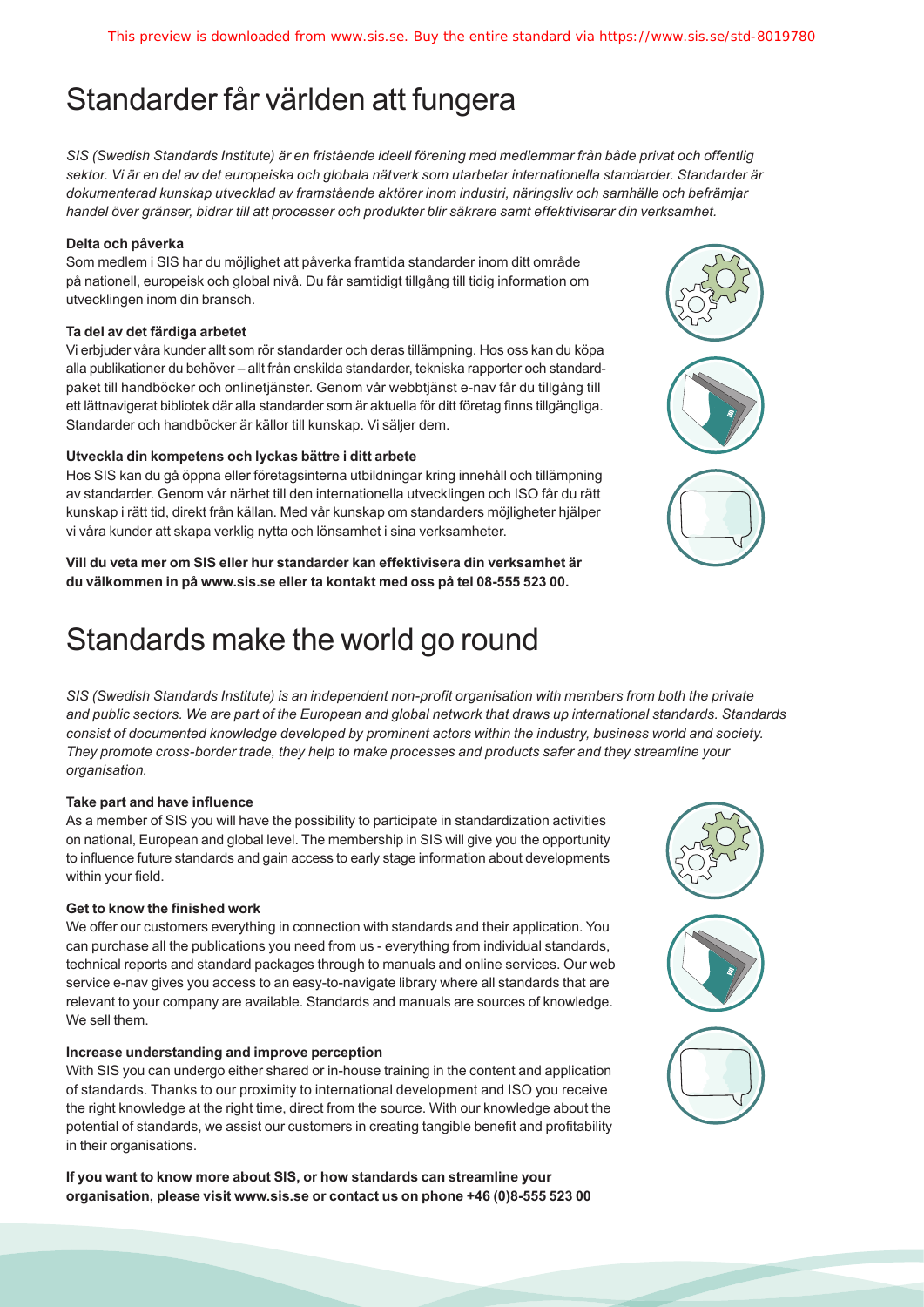Europastandarden EN 14038-1:2016 gäller som svensk standard. Detta dokument innehåller den officiella engelska versionen av EN 14038-1:2016.

Denna standard ersätter SIS-CEN / TS 14038-1:2005, utgåva 1.

The European Standard EN 14038-1:2016 has the status of a Swedish Standard. This document contains the official English version of EN 14038-1:2016.

This standard supersedes the Swedish Standard SIS-CEN / TS 14038-1:2005, edition 1.

© Copyright / Upphovsrätten till denna produkt tillhör SIS, Swedish Standards Institute, Stockholm, Sverige. Användningen av denna produkt regleras av slutanvändarlicensen som återfinns i denna produkt, se standardens sista sidor.

© Copyright SIS, Swedish Standards Institute, Stockholm, Sweden. All rights reserved. The use of this product is governed by the end-user licence for this product. You will find the licence in the end of this document.

*Upplysningar om sakinnehållet i standarden lämnas av SIS, Swedish Standards Institute, telefon 08-555 520 00. Standarder kan beställas hos SIS Förlag AB som även lämnar allmänna upplysningar om svensk och utländsk standard.*

*Information about the content of the standard is available from the Swedish Standards Institute (SIS), telephone +46 8 555 520 00. Standards may be ordered from SIS Förlag AB, who can also provide general information about Swedish and foreign standards.*

Denna standard är framtagen av kommittén för Korrosion i jord inklusive katodiskt skydd, SIS / TK 146 / AG 2658.

Har du synpunkter på innehållet i den här standarden, vill du delta i ett kommande revideringsarbete eller vara med och ta fram andra standarder inom området? Gå in på www.sis.se - där hittar du mer information.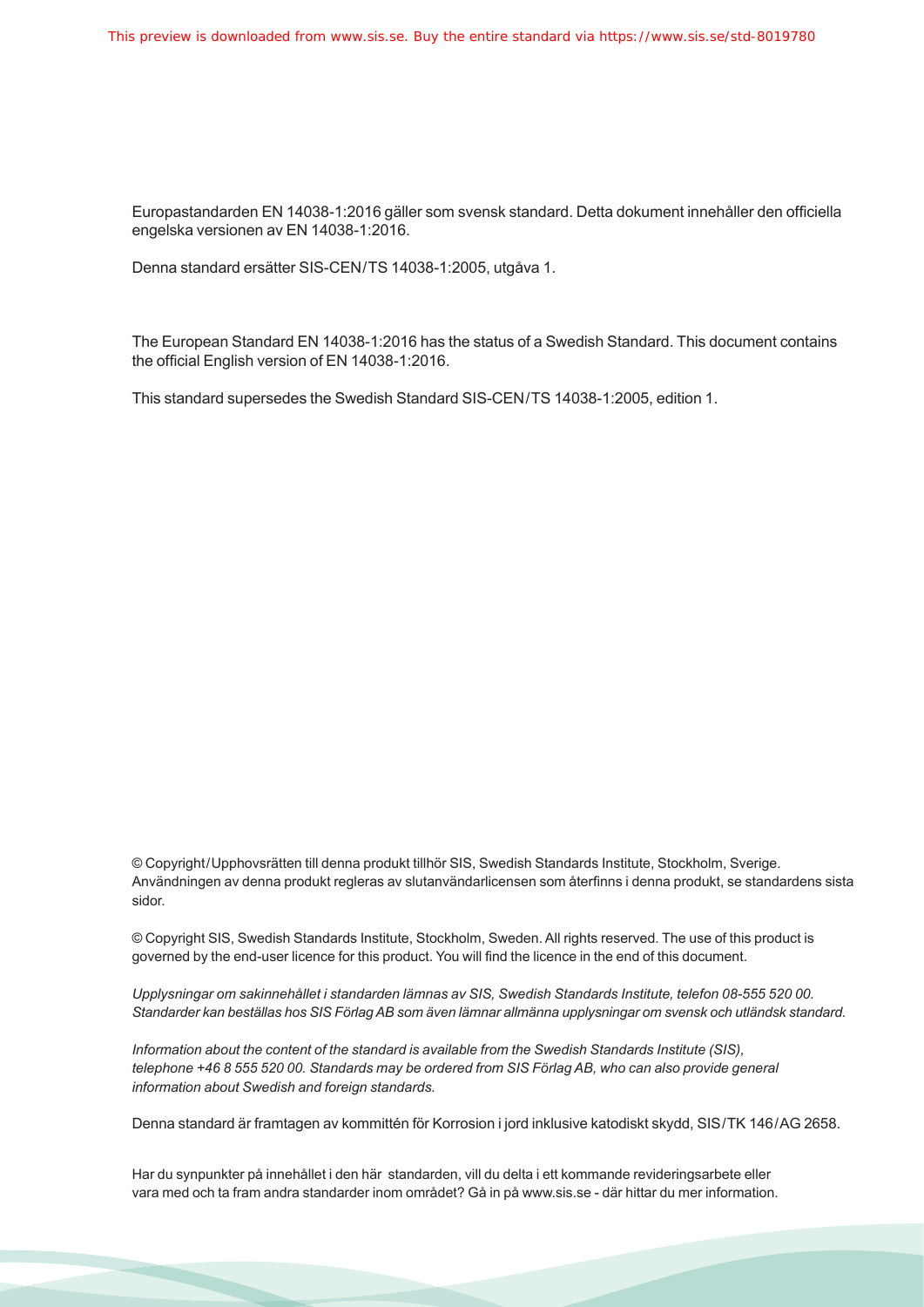This preview is downloaded from www.sis.se. Buy the entire standard via https://www.sis.se/std-8019780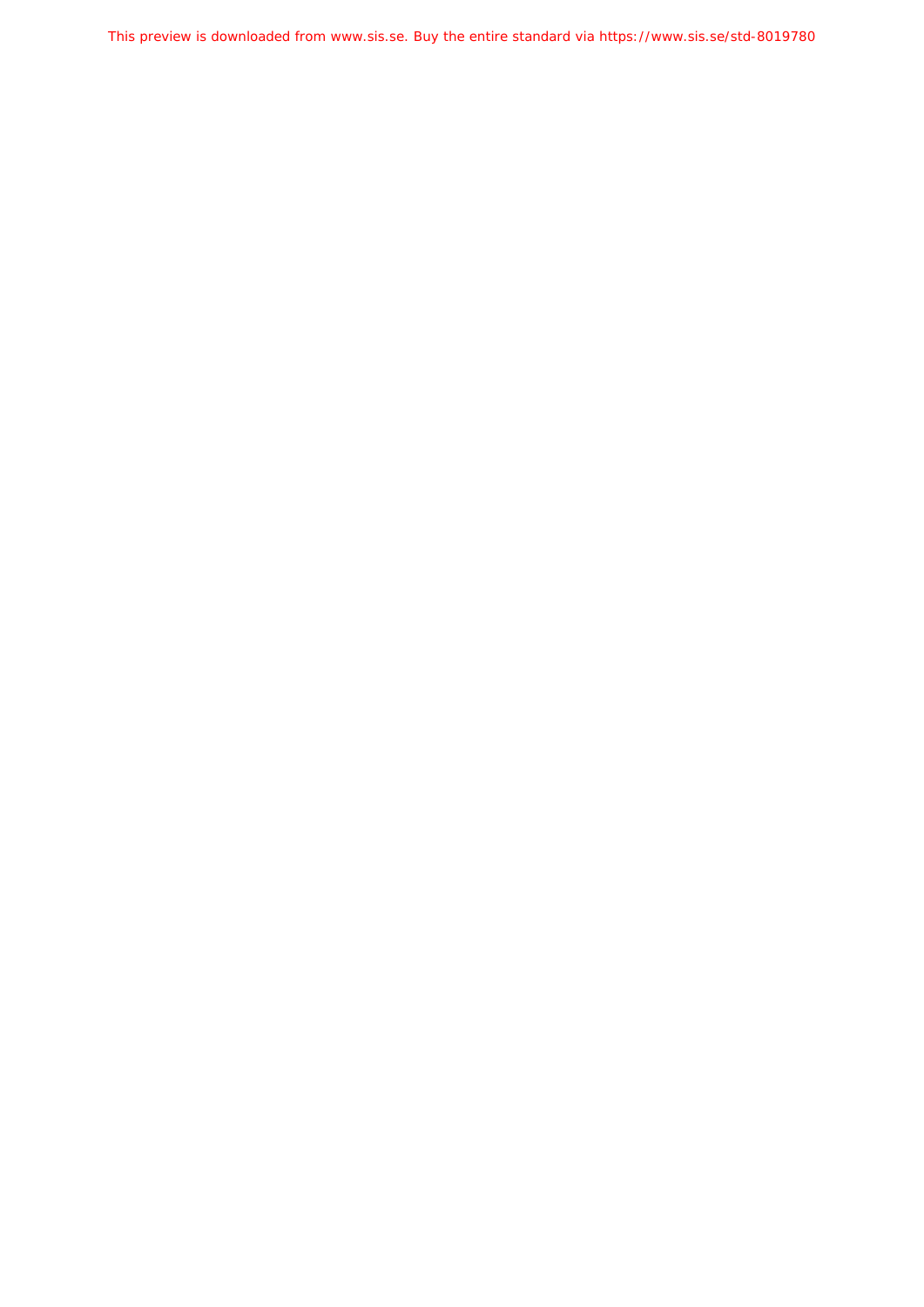# EUROPEAN STANDARD NORME EUROPÉENNE EUROPÄISCHE NORM

# **EN 14038-1**

March 2016

ICS 91.080.40 Supersedes CEN/TS 14038-1:2004

English Version

## Electrochemical realkalization and chloride extraction treatments for reinforced concrete - Part 1: Realkalization

Réalcalinisation électrochimique et traitements d'extraction des chlorures applicables au béton armé - Partie 1: Réalcalinisation

Elektrochemische Realkalisierung und Chloridextraktionsbehandlungen für Stahlbeton - Teil 1: Realkalisierung

This European Standard was approved by CEN on 15 January 2016.

CEN members are bound to comply with the CEN/CENELEC Internal Regulations which stipulate the conditions for giving this European Standard the status of a national standard without any alteration. Up-to-date lists and bibliographical references concerning such national standards may be obtained on application to the CEN-CENELEC Management Centre or to any CEN member.

This European Standard exists in three official versions (English, French, German). A version in any other language made by translation under the responsibility of a CEN member into its own language and notified to the CEN-CENELEC Management Centre has the same status as the official versions.

CEN members are the national standards bodies of Austria, Belgium, Bulgaria, Croatia, Cyprus, Czech Republic, Denmark, Estonia, Finland, Former Yugoslav Republic of Macedonia, France, Germany, Greece, Hungary, Iceland, Ireland, Italy, Latvia, Lithuania, Luxembourg, Malta, Netherlands, Norway, Poland, Portugal, Romania, Slovakia, Slovenia, Spain, Sweden, Switzerland, Turkey and United Kingdom.



EUROPEAN COMMITTEE FOR STANDARDIZATION COMITÉ EUROPÉEN DE NORMALISATION EUROPÄISCHES KOMITEE FÜR NORMUNG

**CEN-CENELEC Management Centre: Avenue Marnix 17, B-1000 Brussels**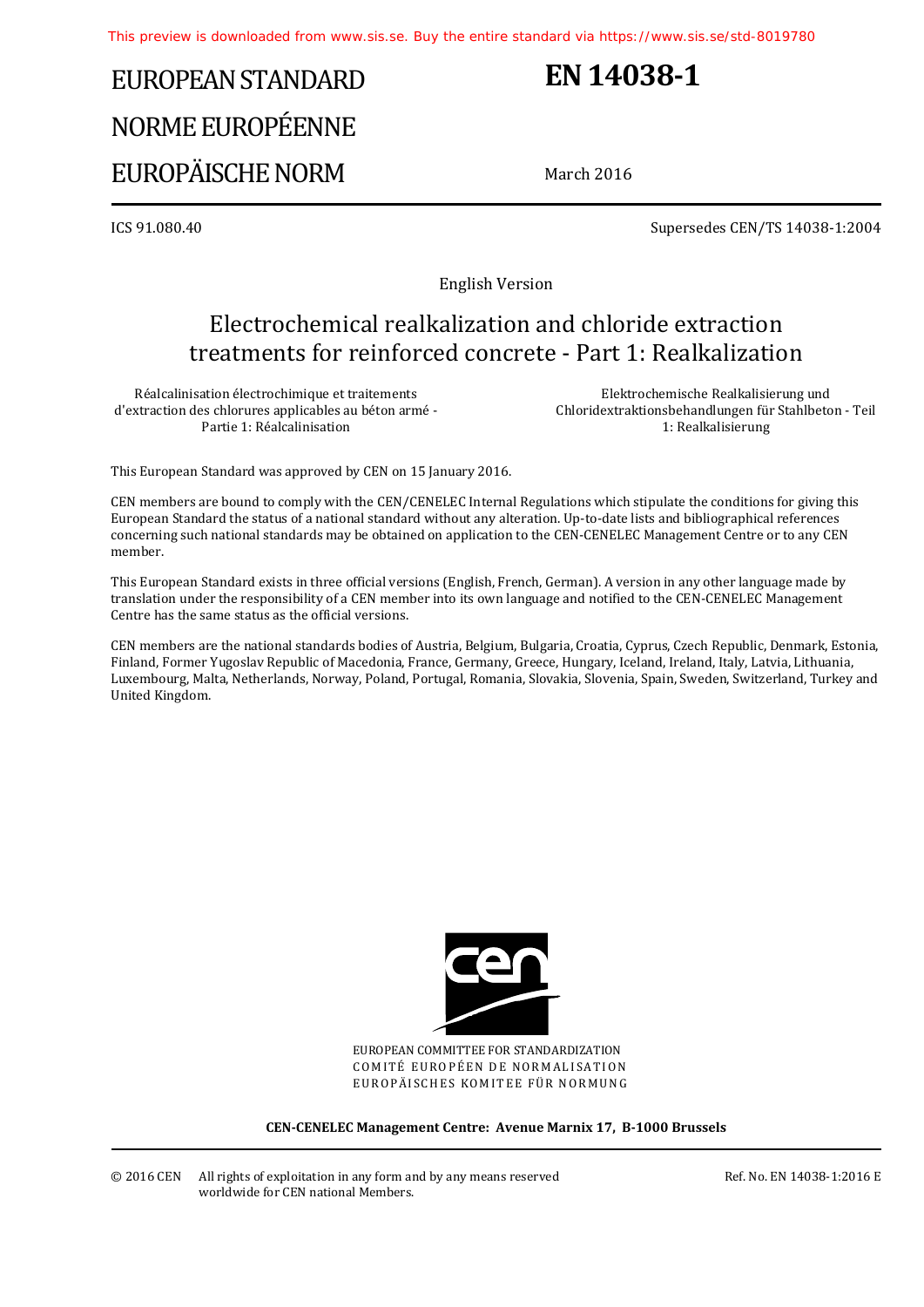SS-EN<sup>Thifo38Yf:2019780</sup> 6<sup>o</sup>(世) oaded from www.sis.se. Buy the entire standard via https://www.sis.se/std-8019780

## **Contents**

| 1              |  |  |  |
|----------------|--|--|--|
| $\mathbf{2}$   |  |  |  |
| 3              |  |  |  |
| 4              |  |  |  |
| 4.1<br>4.2     |  |  |  |
|                |  |  |  |
| 5              |  |  |  |
| 6              |  |  |  |
| 6.1<br>6.2     |  |  |  |
| 6.3            |  |  |  |
| 6.4            |  |  |  |
| 6.4.1          |  |  |  |
| 6.4.2<br>6.5   |  |  |  |
| 6.6            |  |  |  |
| 6.7            |  |  |  |
| 6.8            |  |  |  |
| 6.8.1          |  |  |  |
| 6.8.2<br>6.8.3 |  |  |  |
|                |  |  |  |
| 7              |  |  |  |
| 7.1<br>7.2     |  |  |  |
| 7.2.1          |  |  |  |
| 7.2.2          |  |  |  |
| 7.2.3          |  |  |  |
| 7.2.4          |  |  |  |
| 7.3<br>7.4     |  |  |  |
|                |  |  |  |
| 8              |  |  |  |
| 8.1<br>8.2     |  |  |  |
| 8.3            |  |  |  |
| 8.4            |  |  |  |
| 8.5            |  |  |  |
| 8.6            |  |  |  |
| 9              |  |  |  |
| 9.1            |  |  |  |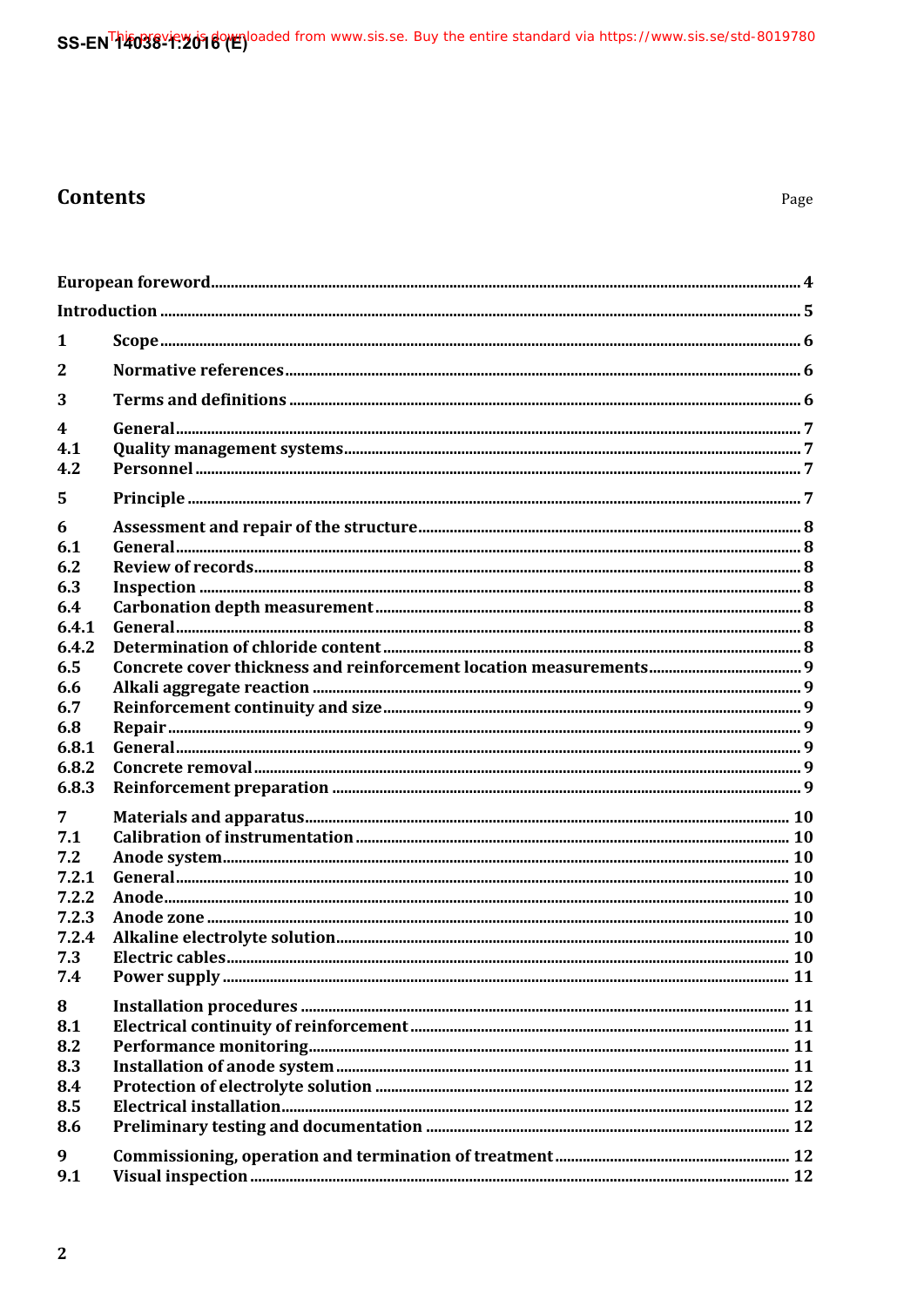| 9.3 |  |
|-----|--|
| 9.4 |  |
| 9.5 |  |
|     |  |
|     |  |
|     |  |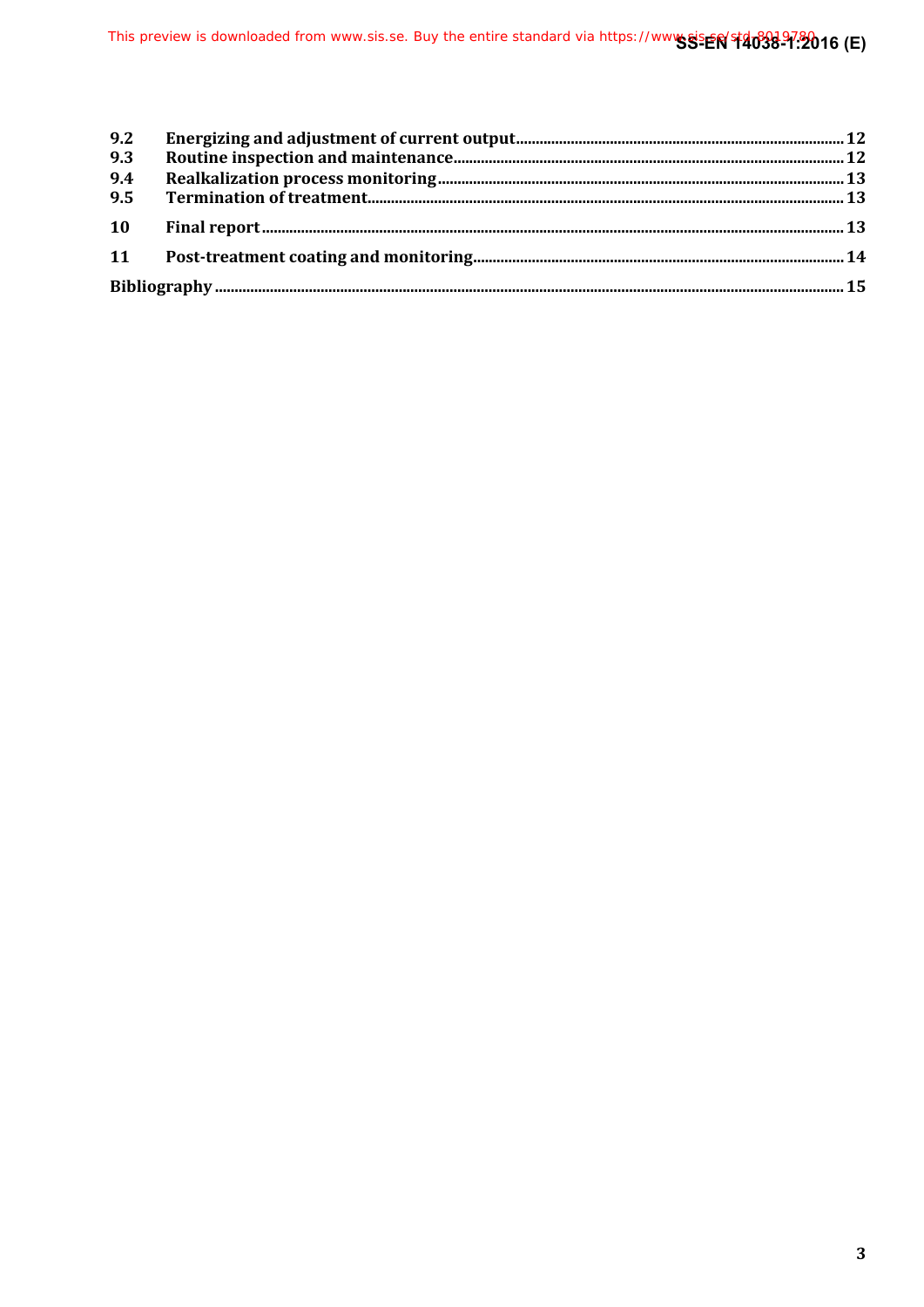## <span id="page-7-0"></span>**European foreword**

This document (EN 14038-1:2016) has been prepared by Technical Committee CEN/TC 219 "Cathodic protection", the secretariat of which is held by BSI.

This European Standard shall be given the status of a national standard, either by publication of an identical text or by endorsement, at the latest by September 2016, and conflicting national standards shall be withdrawn at the latest by September 2016.

Attention is drawn to the possibility that some of the elements of this document may be the subject of patent rights. CEN [and/or CENELEC] shall not be held responsible for identifying any or all such patent rights.

This document supersedes CEN/TS 14038-1:2004.

According to the CEN-CENELEC Internal Regulations, the national standards organizations of the following countries are bound to implement this European Standard: Austria, Belgium, Bulgaria, Croatia, Cyprus, Czech Republic, Denmark, Estonia, Finland, Former Yugoslav Republic of Macedonia, France, Germany, Greece, Hungary, Iceland, Ireland, Italy, Latvia, Lithuania, Luxembourg, Malta, Netherlands, Norway, Poland, Portugal, Romania, Slovakia, Slovenia, Spain, Sweden, Switzerland, Turkey and the United Kingdom.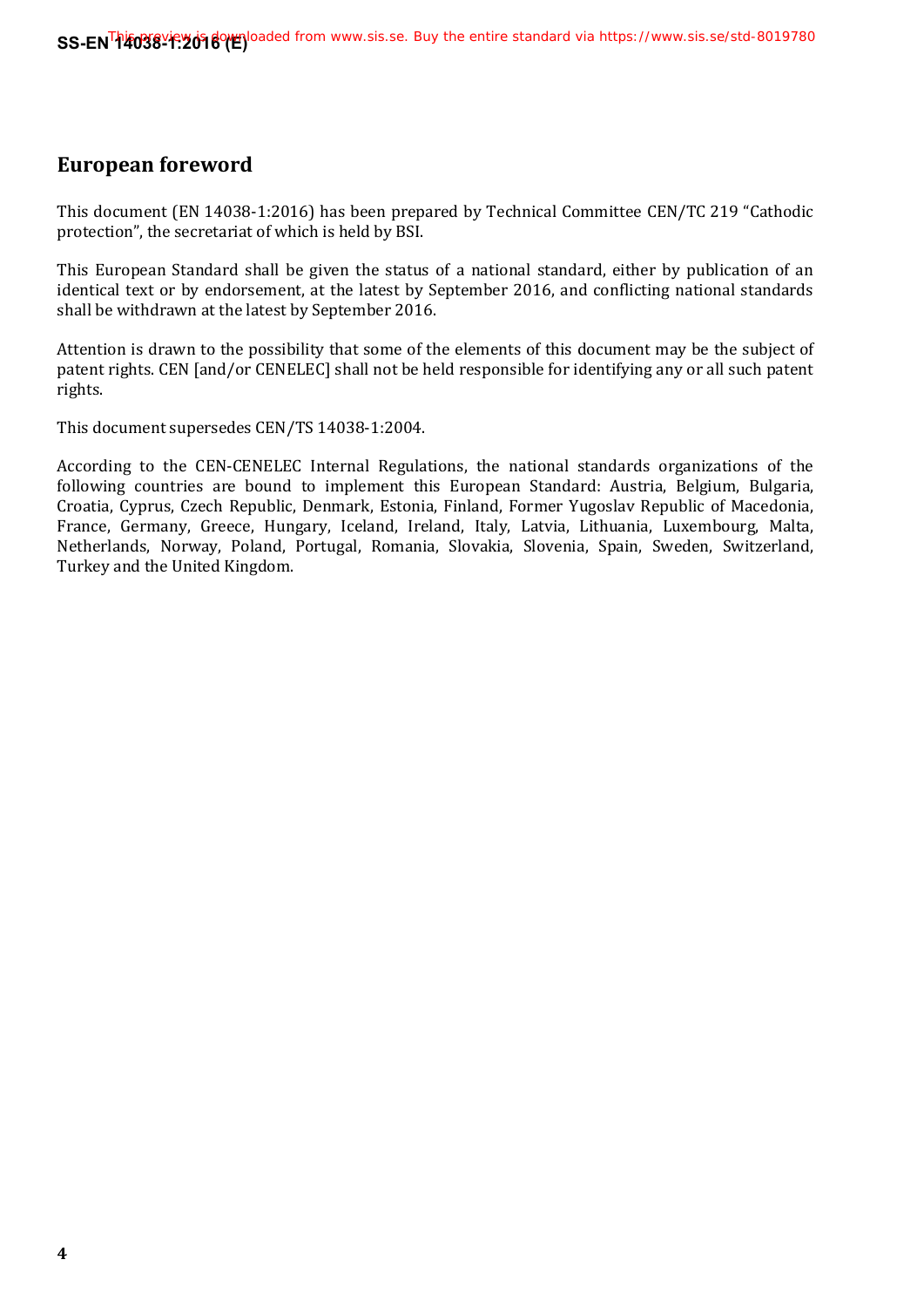## <span id="page-8-0"></span>**Introduction**

The purpose of realkalization is to provide long-term corrosion protection of steel reinforcement in concrete, which has become carbonated.

There are other electrochemical procedures, which can be used to provide corrosion protection of steel in concrete structures. These include cathodic protection and chloride extraction. There are a European Standard for cathodic protection of steel in concrete (EN ISO 12696) and a Technical Specification for electrochemical chloride extraction (CEN/TS 14038-2).

The execution of the provisions of this standard should be carried out by appropriately qualified and competent people, for whose use it has been prepared.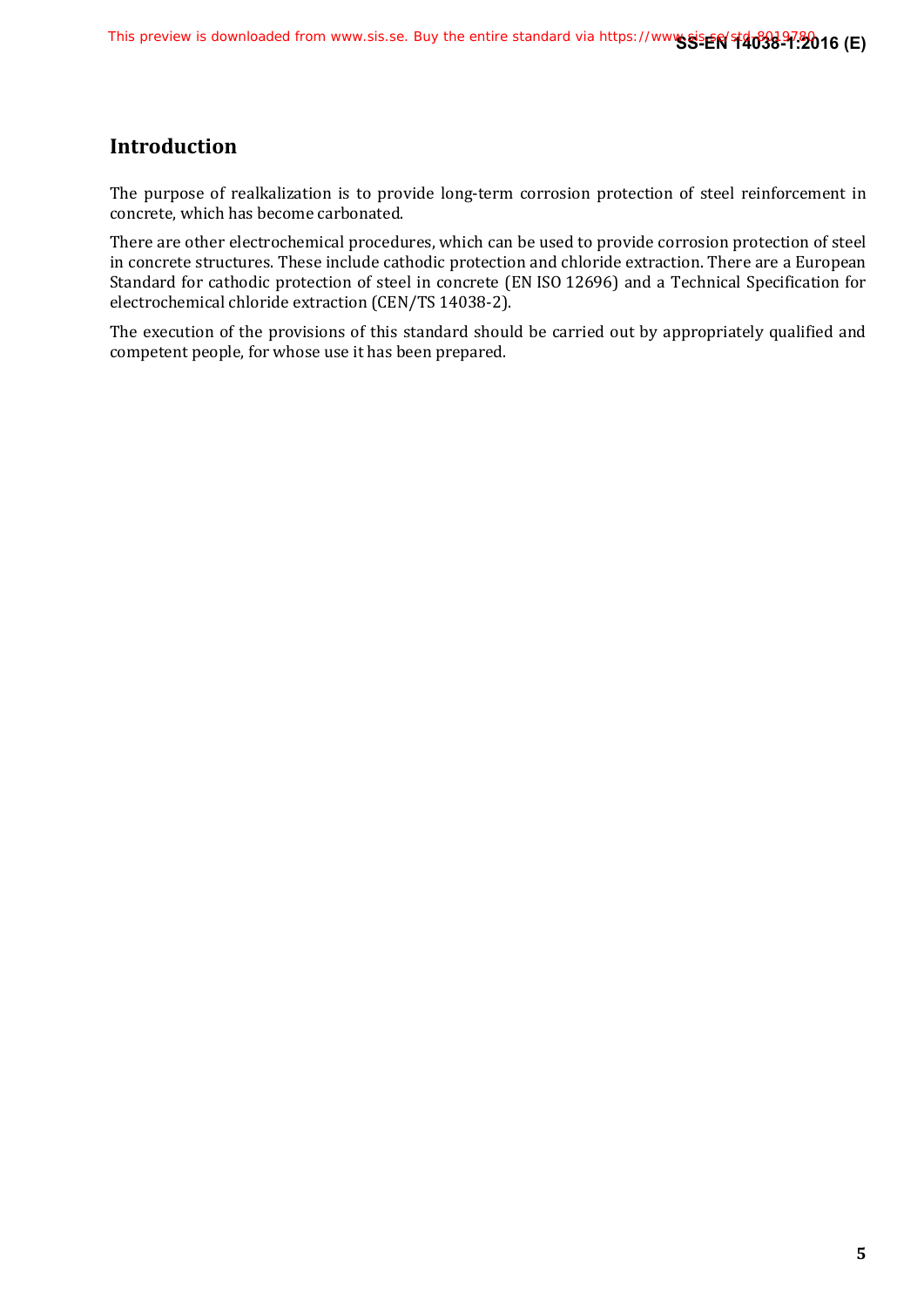## <span id="page-9-0"></span>**1 Scope**

This European Standard specifies a procedure for carrying out impressed current electrochemical realkalization (ER) of carbonated reinforced concrete in existing structures. It is applicable to atmospherically exposed parts of structures with ordinary reinforcement embedded in concrete.

This European Standard does not apply to concrete containing prestressing steel which can suffer hydrogen embrittlement during realkalization, or to concrete containing epoxy-coated or galvanized reinforcement, or if chloride contamination is contributing to reinforcement corrosion.

NOTE In case of post-tensioned prestressing concrete, the endangered tendon strands may be shielded by the tendon ducts from unwanted and/ or exceeded polarization into the cathodic range and respective water reduction.

### <span id="page-9-1"></span>**2 Normative references**

The following documents, in whole or in part, are normatively referenced in this document and are indispensable for its application. For dated references, only the edition cited applies. For undated references, the latest edition of the referenced document (including any amendments) applies.

EN 1504-9, *Products and systems for the protection and repair of concrete structures - Definitions, requirements, quality control and evaluation of conformity - Part 9: General principles for the use of products and systems*

EN 14629, *Products and systems for the protection and repair of concrete structures - Test methods - Determination of chloride content in hardened concrete*

EN 14630, *Products and systems for the protection and repair of concrete structures - Test methods - Determination of carbonation depth in hardened concrete by the phenolphthalein method*

CEN/TS 14038-2, *Electrochemical re-alkalization and chloride extraction treatments for rein-forced concrete - Part 2: Chloride extraction*

EN ISO 8044, *Corrosion of metals and alloys - Basic terms and definitions (ISO 8044)*

EN ISO 12696:2012, *Cathodic protection of steel in concrete (ISO 12696:2012)*

### <span id="page-9-2"></span>**3 Terms and definitions**

For the purposes of this document, the terms and definitions given in EN ISO 8044 and the following apply.

#### **3.1**

### **realkalization**

electrochemical treatment for restoring alkalinity to concrete which surrounds reinforcing bars with a high pH pore solution corresponding to sound and non-carbonated concrete